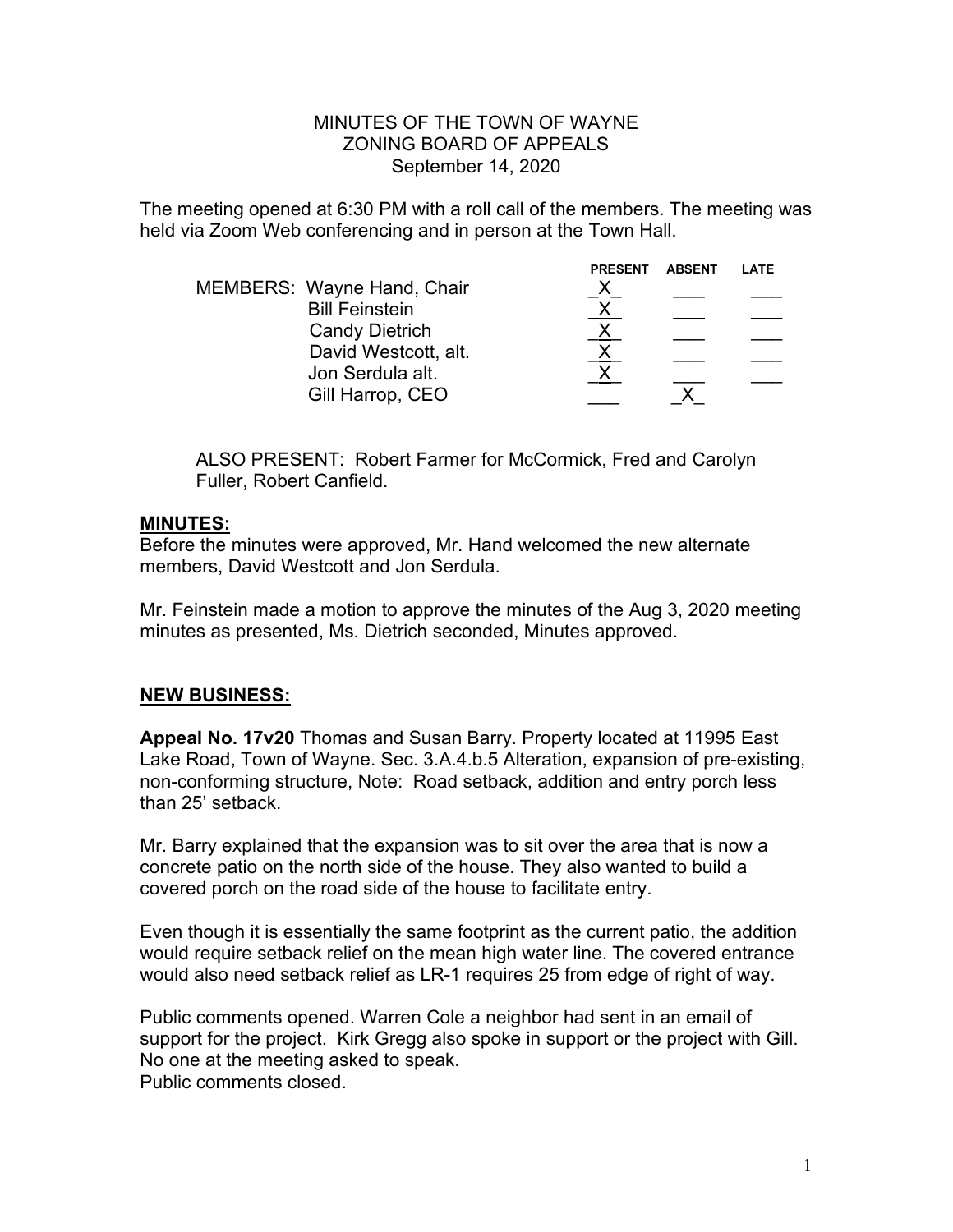The 5 test questions were then reviewed and answered as required by NYS.

- 1. Whether an undesirable change to the character of the neighborhood will take place or if it would be a detriment to nearby properties: No.
- 2. Whether benefit sought by applicant can be achieved by a feasible alternative to the variance: No
- 3. Whether the requested variance is Yes
- 4. Would the variance have an adverse impact on the physical or environmental conditions in the neighborhood: No.
- 5. Whether the alleged difficulty was self-created: yes.

The motion was made by Ms. Dietrict to grant right-of-way relief of 11' 8" on SE corner and to grant relief of 6'2" on the NW Corner from the mean high water line and to grant approval to expand and alter a pre-existing non-conforming structure. With the caveat that the additions be built according to plans submitted with building permit 065-20 on 8/18/2020.

The motion was unanimously approved.

**Appeal No. 18V20**: Docie McCormick. Property located at 12356 East Lake Road, Town of Wayne. Sec 1 LR-1, Road setback less than 25', in right of way by 5 feet.

Rob Farmer represented the McCormicks at the meeting. In order to build safe steps from East Lake Road to the lake side. They will be terraced earth steps and follow the natural grade of the existing hillside. The plans call for the steps to start 9'10" from the centerline of the road.

Public Comments Opened. No public comments or letters. Carolyn Fuller made a comment about easements. Public Comments Closed.

Conversation ensued about the ability of the zoning board to grant permission to build in the road setback area. It was felt that zoning authority did not flow into the road setback area and therefore the Town would have to grant relief to build in the setback area. It was resolved that the board was empowered to only grant relief to the property line and that a road use agreement would be needed to grant permission to build into the right of way.

The 5 test questions were then reviewed and answered as required by NYS.

- 1. Whether an undesirable change to the character of the neighborhood will take place or if it would be a detriment to nearby properties: No.
- 2. Whether benefit sought by applicant can be achieved by a feasible alternative to the variance: No
- 3. Whether the requested variance is substantial: No
- 4. Would the variance have an adverse impact on the physical or environmental conditions in the neighborhood: No.
- 5. Whether the alleged difficulty was self-created: No.